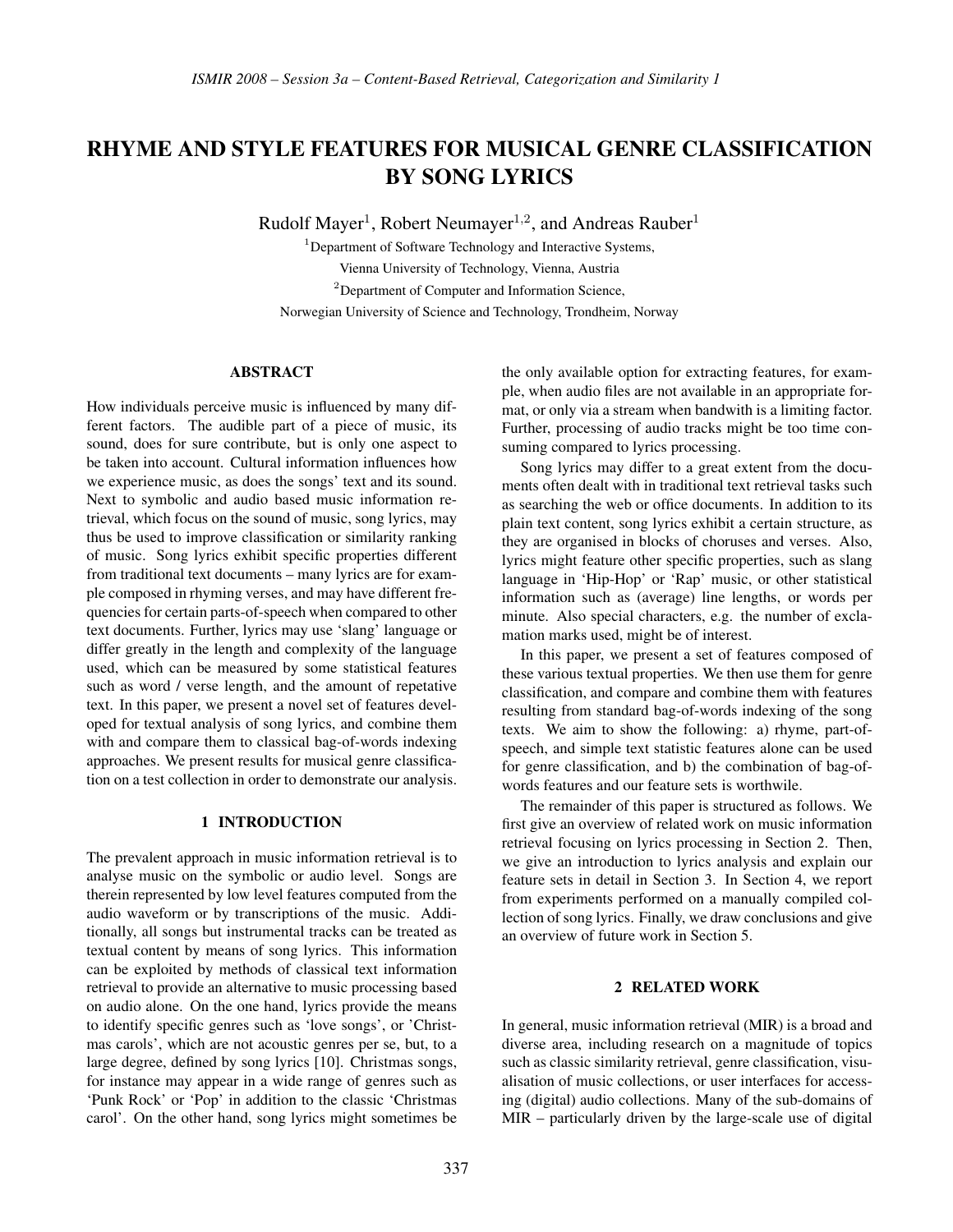audio over the last years – have been heavily researched.

Experiments on content based audio retrieval, i.e. based on signal processing techniques, were reported in [3] as well as [14], focusing on automatic genre classification. Several feature sets have since been devised to capture the acoustic characteristics of audio material, e.g. [12].

An investigation of the merits for musical genre classification, placing emphasis on the usefulness of both the concept of genre itself as well as the applicability and importance of genre classification, is conducted in [8].

A system integrating multi modal data sources, e.g. data in the form of artist or album reviews was presented in [1]. Cultural data is used to organise collections hierarchically on the artist level in [11]. The system describes artists by terms gathered from web search engine results. A promising technique for automatic lyrics alignment from web resources is given in [4].

A study focusing solely on the semantic and structural analysis of song lyrics including language identification of songs based on lyrics is conducted in [6]. Song lyrics can also be feasible input for artist similarity computations as shown in [5]. It is pointed out that similarity retrieval using lyrics, i.e. finding similar songs to a given query song, is inferior to acoustic similarity. However, it is also suggested that a combination of lyrics and acoustic similarity could improve results, which motivates future research. Genre classification based on lyrics data as well as its combination with audio features is presented in [9].

Further, the combination of a range of feature sets for audio clustering based on the Self-Organising Map (SOM) is presented in [7]. It is shown that the combination of heterogeneous features improves clustering quality. Visualisation techniques for multi-modal clustering based on Self-Organising maps are given in [10], demonstrating the potential of lyrics analysis for clustering collections of digital audio. Similarity of songs is defined according to both modalities to compute quality measures with respect to the differences in distributions across clusterings in order to identify interesting genres and artists.

#### 3 LYRICS FEATURES

In this section we present the feature set computed from the song lyrics, namely bag-of-words, rhyme, part-of-speech, and statistical features.

# 3.1 Bag-of-Words Features

A common approach in text retrieval is to index documents with the bag-of-words method. Here, each unique term occurring in any of the documents of the collection is regarded a feature. To populate the feature vectors, information about the frequency of occurrences of the terms in the collection is gathered. A simple approach is the Boolean Model, which only considers whether a term is present in a document or not. More sophisticated, one can apply a term weighting scheme based on the importance of a term to describe and discrimante between documents, such as the popular  $tf \times$ *idf* (term frequency  $\times$  inverse document frequency) weighting scheme [13]. In this model, a document is denoted by  $d$ , a term (token) by  $t$ , and the number of documents in a corpus by N. The *term frequency*  $tf(t, d)$  denotes the number of times term  $t$  appears in document  $d$ . The number of documents in the collection that term  $t$  occurs in is denoted as *document frequency* df(d). The process of assigning weights to terms according to their importance for the classification is called 'term-weighing', the  $tf \times idf$  weight of a term in a document is computed as:

$$
tf \times idf(t, d) = tf(t, d) \cdot ln(N/df(t)) \tag{1}
$$

This weighting scheme is based on the assumption that terms are of importance when they occur more frequently in one document, and at the same time less frequently in the rest of the document collection. The bag-of-words approach focuses on grasping the topical content of documents, and does not consider any structural information about the texts. This method tends to, already with a low number of documents, result in high-dimensional feature vectors. Thus, often a feature space reduction is required for further processing, which is often achieved by cutting of words which occur either too often, or too rarely.

## 3.2 Rhyme Features

A rhyme is a linguistic style, based on consonance or similar sound of two or more syllables or whole words at the end of one line; rhymes are most commonly used in poetry and songs. We assume that different genres of music will exhibit different styles of lyrics, which will also be characterised by the degree and form of the rhymes used. 'Hip-Hop' or 'Rap' music, for instance, makes heavy use of rhymes, which (along with a dominant bass) leads to its characteristic sound. We thus extract several descriptors from the song lyrics that shall represent different types of rhymes.

One important notion is that consonance or similarity of sound of syllables or words is not necessarily bound to the lexical word endings, but rather to identical or similar phonemes. For example, the words 'sky' and 'lie' both end with the same phoneme /ai/. Before detecting rhyme information, we therefore first transcribe our lyrics to a phonetic representation. Phonetic transcription is language dependent, thus the language of song lyrics would first need to be identified, using e.g. TextCat [2] to determine the correct transcriptor. However, as our test collection presented in this paper features only English songs and we therefore use English phonemes only, we omit details on this step.

We distinguish two patterns of subsequent lines in a song text: *AA* and *AB*. The former represents two rhyming lines,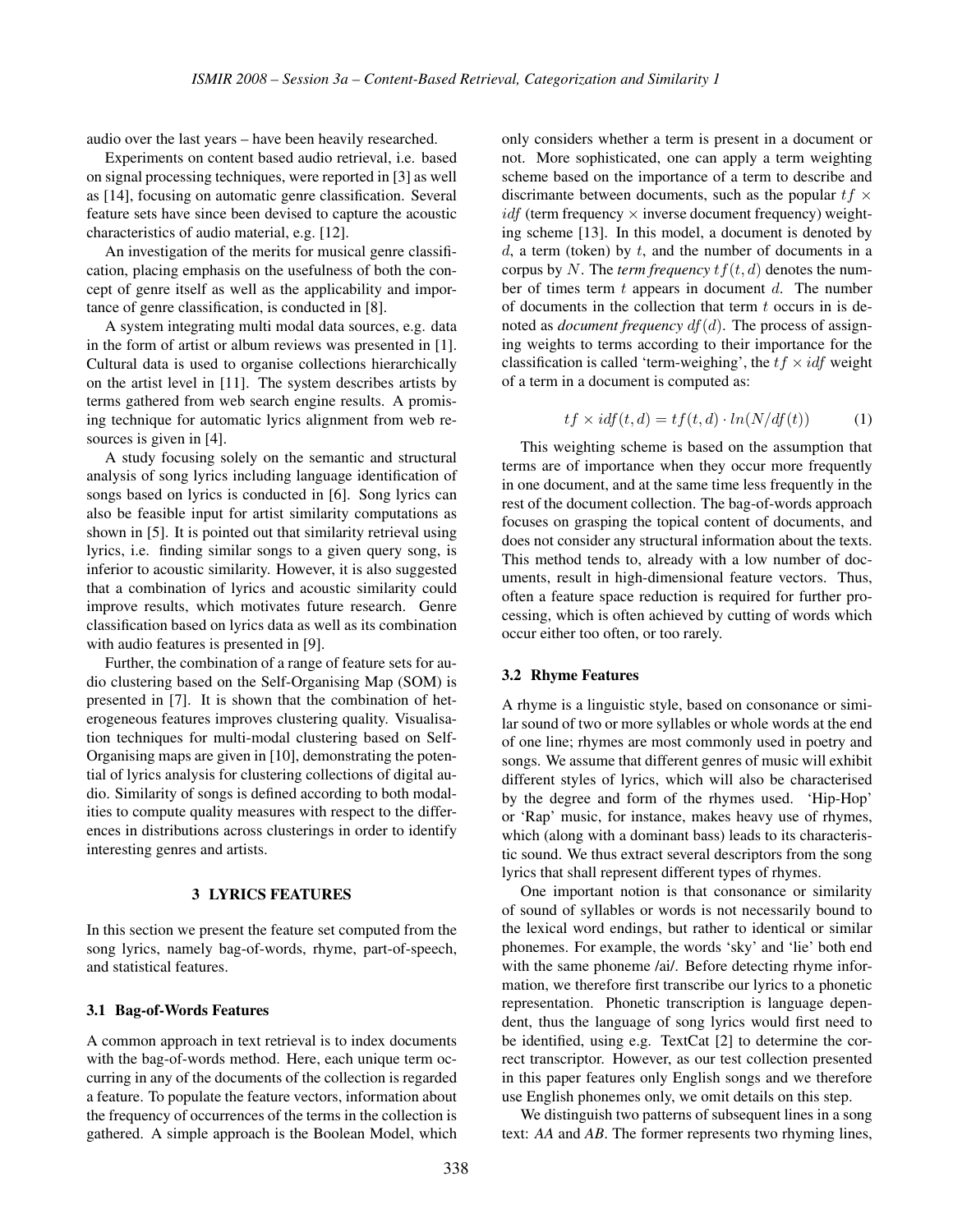| <b>Feature Name</b> | Description                   |  |  |  |
|---------------------|-------------------------------|--|--|--|
| Rhymes-AA           | A sequence of two (or more)   |  |  |  |
|                     | rhyming lines ('Couplet')     |  |  |  |
| Rhymes-AABB         | A block of two rhyming se-    |  |  |  |
|                     | quences of two lines ('Cleri- |  |  |  |
|                     | hew)                          |  |  |  |
| Rhymes-ABAB         | A block of alternating rhymes |  |  |  |
| Rhymes-ABBA         | A sequence of rhymes with     |  |  |  |
|                     | a nested sequence ('Enclosing |  |  |  |
|                     | rhyme')                       |  |  |  |
| <b>RhymePercent</b> | The percentage of blocks that |  |  |  |
|                     | rhyme                         |  |  |  |
| UniqueRhymeWords    | The fraction of unique terms  |  |  |  |
|                     | used to build the rhymes      |  |  |  |
|                     |                               |  |  |  |

Table 1. Rhyme features for lyrics analysis

while the latter denotes non-rhyming. Based on these basic patterns, we extract the features described in Table 1.

A 'Couplet' *AA* describes the rhyming of two or more subsequent pairs of lines. It usually occurs in the form of a 'Clerihew', i.e. several blocks of Couplets *AABBCC..*. *ABBA*, or *enclosing rhyme* denotes the rhyming of the first and fourth, as well as the second and third lines (out of four lines). We further measure 'RhymePercent', the percentage of rhyming blocks, and define the unique rhyme words as the fraction of unique terms used to build rhymes 'UniqueRhymeWords'.

Of course, more elaborate rhyming patterns, especially less obvious forms of rhymes, could be taken into account. In order to initially investigate the usefulness of rhyming at all, we do not take into account rhyming schemes based on assonance, semirhymes, or alliterations, amongst others. Initial experimental results lead to the conclusions that some of these patterns may well be worth studying. However, the frequency of such patterns in popular music is doubtful.

# 3.3 Part-of-Speech Features

Part-of-speech tagging is a lexical categorisation or grammatical tagging of words according to their definition and the textual context they appear in. Different part-of-speech categories are for example nouns, verbs, articles or adjectives. We presume that different genres will differ also in the category of words they are using, and therefore we additionally extract several part of speech descriptors from the lyrics. We count the numbers of: *nouns*, *verbs*, *pronouns*, *relational pronouns* (such as 'that' or 'which'), *prepositions*, *adverbs*, *articles*, *modals*, and *adjectives*. To account for different document lengths, all of these values are normalised by the number of words of the respective lyrics document.

| <b>Feature Name</b>         | Description             |
|-----------------------------|-------------------------|
| exclamation_mark,<br>colon, | simple count            |
| single_quote, comma, ques-  |                         |
| tion_mark, dot, hyphen,     |                         |
| semicolon                   |                         |
| $d0 - d9$                   | counts of digits        |
| WordsPerLine                | words / number of lines |
| Unique Words PerLine        | unique words / number   |
|                             | of lines                |
| Unique Words Ratio          | unique words / words    |
| <b>CharsPerWord</b>         | number of chars / num-  |
|                             | ber of words            |
| WordsPerMinute              | the number of words /   |
|                             | length of the song      |

#### 3.4 Text Statistic Features

Text documents can also be described by simple statistical measures based on word or character frequencies. Measures such as the average length of words or the ratio of unique words in the vocabulary might give an indication of the complexity of the texts, and are expected to vary over different genres. The usage of punctuation marks such as exclamation or question marks may be specific for some genres. We further expect some genres to make increased use of apostrophes when omitting the correct spelling of word endings. The list of extracted features is given in Table 2.

All features that simply count character occurrences are normalised by the number of words of the song text to accommodate for different lyrics lengths. 'WordsPerLine' and 'UniqueWordsPerLine' describe the words per line and the unique number of words per line. The 'UniqueWordsRatio' is the ratio of the number of unique words and the total number of words. 'CharsPerWord' denotes the simple average number of characters per word. The last feature, 'WordsPerMinute' (WPM), is computed analogously to the well-known beats-per-minute (BPM) value  $<sup>1</sup>$ .</sup>

# 4 EXPERIMENTS

In this section we report on experiments performed for a test collection of 397 song lyrics. We used classical bag-ofwords indexing as well as the feature sets introduced in Section 3. Genre classification was done for a range of setups with Naïve Bayes,  $k$ -Nearest Neighbour with different values for  $k$ , SVMs with linear and polynomial kernels (more complex kernels did not improve accuracy), and a Decision

 $<sup>1</sup>$  Actually we use the ratio of the number of words and the song length</sup> in seconds to keep feature values in the same range. Hence, the correct name would be 'WordsPerSecond', or WPS.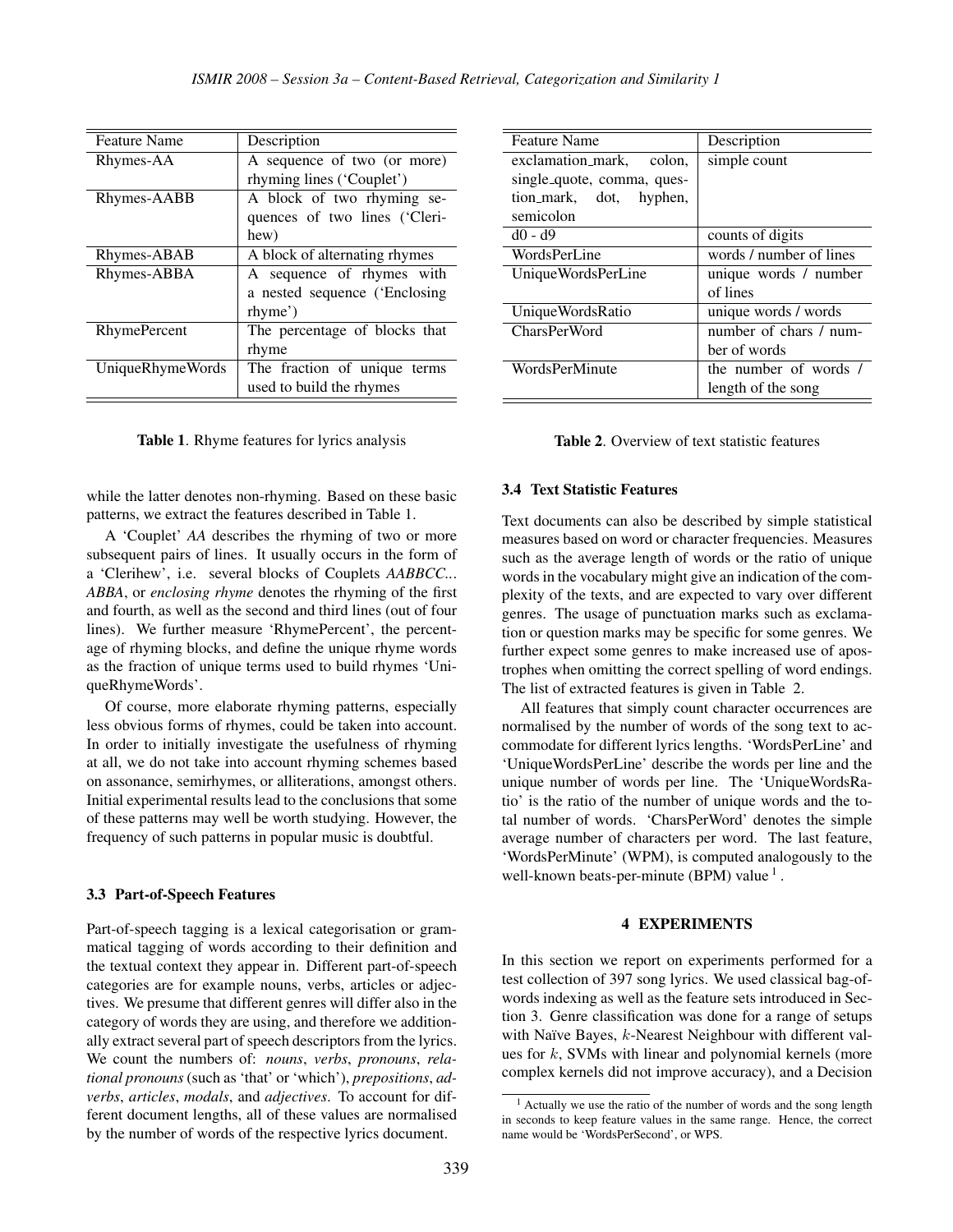|  |  |  |  |  |  | ISMIR 2008 – Session 3a – Content-Based Retrieval, Categorization and Similarity 1 |
|--|--|--|--|--|--|------------------------------------------------------------------------------------|
|--|--|--|--|--|--|------------------------------------------------------------------------------------|

| Genre   | Songs | Genre            | Songs |
|---------|-------|------------------|-------|
| Country | 29    | Pop              | 42    |
| Folk    | 44    | Punk Rock        | 40    |
| Grunge  | 40    | R&B              | 40    |
| Hip-Hop | 41    | Reggae           | 33    |
| Metal   | 46    | <b>Slow Rock</b> | 42.   |

Table 3. Composition of the test collection

Tree (J48). We used a slightyly modified version of the Weka toolset for running and evaluating our experiments<sup>2</sup>.

# 4.1 Test Collection

The task of compiling a feasible test collection for genre classification by lyrics is tedious for the preprocessing task must provide correct lyrics both in terms of structure and content. Therefore, all lyrics were manually preprocessed in order to remove additional markup like '[2x]' or '[chorus]', and to include the unabridged lyrics for all songs. We paid special attention to completeness in terms of the resultant text documents being an as adequate and proper transcription of the songs' lyrics as possible.

Starting from a private collection of about 12.000 songs, we selected a random sample of 30-45 songs from each of the ten genres listed below. We removed songs that seemed not feasible because of their length (extremely short or overlength tracks) and removed songs in languages other than English to avoid the complexity that comes with phoneme transcription to other languages. This resulted in a collection of 397 remaining songs.

We aimed at having a high number of different artists in order to prevent biased results by too many songs from the same artist; our collection comprises 143 different artists. Table 3 shows the numbers of songs per genre.

The lyrics for all songs were automatically retrieved from the Internet. All songs were manually filtered, e.g. we removed instrumental songs. Annotations like [chorus] or [verse] were substituted by the respective parts of the text, i.e. the full texts of all choruses and verses were placed correctly.

#### 4.2 Feature Analysis

To illustrate the discriminative power of the new feature set, we present how values vary across different genres. Due to space limitations, we selected a subset of four exemplary features from each type of rhyme, part-of-speech, and text statistic features.

In Figure 1, a selected set of Rhyme features is illustrated. The first subplot shows the number of unique words





**Figure 1.** Average values for rhyme features

used to build the rhyme patterns. It can be observed that 'Folk' and 'Reggae' have by far the highest value, while other genres like 'R&B', 'Slow Rock' and 'Grunge' are obviously using less rhyming language. 'Reggae' and 'Grunge' can also be well distinguished by the *AABB* pattern, as well as 'R&B' and 'Slow Rock'. The latter can also be well discriminated against other genres regarding the usage of the *ABAB* pattern, while 'Reggae' is particularly intriguing when it comes to the total percentage of rhyme patterns in its song lyrics. Other rhyme features have similar characteristics, with *AA* patterns having being the least discriminative between the genres.

Figure 2 gives an overview of part-of-speech features, namely relational pronouns, prepositions, articles, and pronouns. Relational pronouns show a pretty strong fluctuation acrros all genres, with 'Grunge' notably having the lowest value, while 'Pop', 'Country' and 'Folk' exhibit the highest values. Articles help to distinguish especially 'R&B' from the other features by having a much lower average than the other genres. To some extent, also 'Folk' can be discriminated by having the highest value. Pronoun usage is mostly equally distributed, but 'Grunge' stands out with a much higher value. Preposition also do not show a huge variation across the different classes. For the other features, nouns, verbs and adjectives have very similar values, while both adverbs and modals do show some fluctuations but do not significantly differ across genres.

An overview of the most interesting statistic features is presented in Figure 3. Genres like 'Reggae', 'Punk Rock' and 'Hip-hop' use an expressive language that employs a lot of exclamation marks. Similar, 'Hip-Hop', 'Punk Rock' and 'Metal' seem to use a lot of digits in their lyrics. This can be explained partly with the names of other artists mentioned in the songs, as in many 'Hip-Hop' pieces of '50 Cent' or '2 Pac'. Also, 911 is an often mentioned number. 'Folk', 'Hip-Hop', and to a lesser extent also 'Country' seem to be characterised by more creative lyrics, which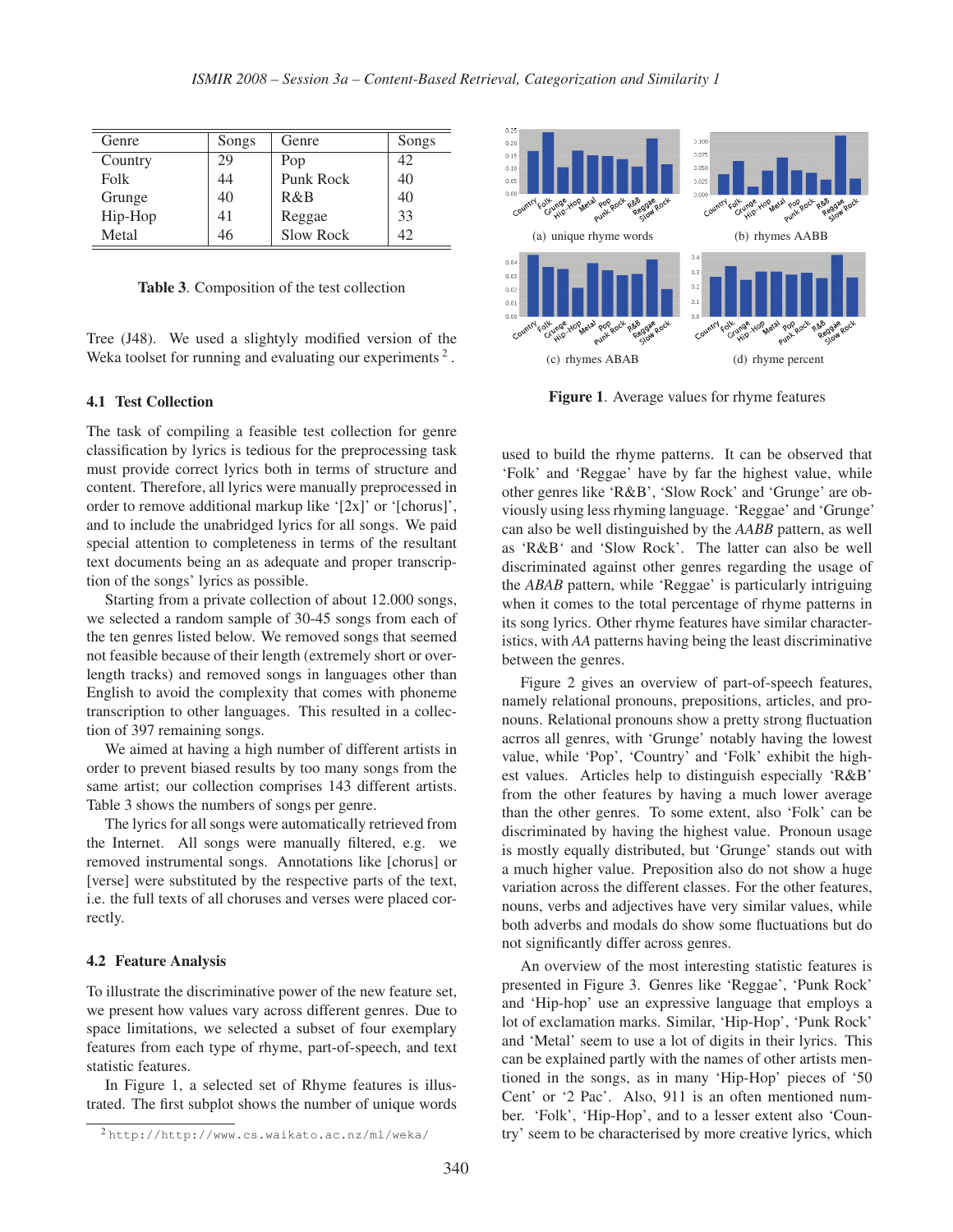

Figure 2. Average values for part-of-speech features

manifests in a bigger word pool used in these genres. Last, 'Words per Minute' is the most discriminative feature for 'Hip-Hop', which indeed is characterised by fast language, and in most of the cases has very short lead-in and fade-out sequences. Also 'R&B' and 'Punk Rock' have these characteristics, while 'Grunge', 'Slow Rock' and 'Metal' feature long instrumental parts or a more moderate singing tempo.

#### 4.3 To Stem or Not to Stem

We used Porter's stemming algorithm to remove word endings. Its impact on classification accuracies varies; in some cases, it lowers classification accuracy. We performed experiments for a standard Naïve Bayes classifier, and Support Vector Machines (SVM) with linear kernel and Decision Trees (J48) for three different dimensionalities computed by document frequency thresholding feature selection. For the Bayes classifier and SVMs, stemming improved the results for all three dimensionalities (full set, 3000, 300). For the Decision Tree setup, it did not yield improvements. Overall, we did not find significant differences in accuracies, yet, we had expected setups without stemming to be superior caused by word endings in 'slang' language.

#### 4.4 Classification Results

We performed a set of classification experiments, a summarisation of the results is given in Table 4. It shows the experiments we performed on the test collection, omitting results on different values for  $k$  for the  $k$ -Nearest Neighbour and kernels other than the linear one for SVMs, as they showed the same trends, but had a worse overall performance. For a set of ten genres, we assume the absolute baseline for classification experiments to be the relative number of tracks in the largest class, i.e.  $46/397 = 11.59\%$ . However, we rather consider the results obtained with the bag-ofwords approach as the baseline to compare to. The values given are macro-averaged classification accuracies for the



Figure 3. Average values for statistic features

correctly classified tracks computed with ten-fold cross validation. We want to point out that classification accuracies are lower than comparable results based on audio content, yet we show that genre classification by lyrics features can be complementary for they might classify different genres better than audio only.

For all three classifiers, feature sets including our proposed features achieved the best results (experiments 6, 4, and 3). The addition to the bag-of-words approach (with stemming) always yields better results, this becomes even clearer in the case of the SVM (experiments 6, 8, and 10). The best result of all experiments was achieved with a dimensionality of 38, which is sa significantly lower dimensionality than the one of the best performing bag-of-words approach (experiment 6, dimensionality: 3336). We want to point out the improvement in performance of about 7.5% absolute between 24.83 and 33.47 (relative increase of about a third). We also performed the same set of experiments with non-stemmed bag-of-words features and combinations thereof; they revealed the same trends but are omitted due to space limitations.

## 5 CONCLUSIONS

In this paper, we introduced style and rhyme features for lyrics processing. We showed that all our feature sets outperform the baseline in terms of classification accuracies in a set of experiments. Further, we showed that the combination of style features and classical bag-of-words features outperforms the bag-of-words only approach and in some cases reduces the needed dimensionality.

These results indicate that style and rhyme features can contribute to better music classification or a reduction in dimensionality for similar classification accuracies. Hence, we plan to investigate more sophisticated rhyme patterns. As the classification experiments reported in this paper were based on a simple concatenation approach, more elaborate